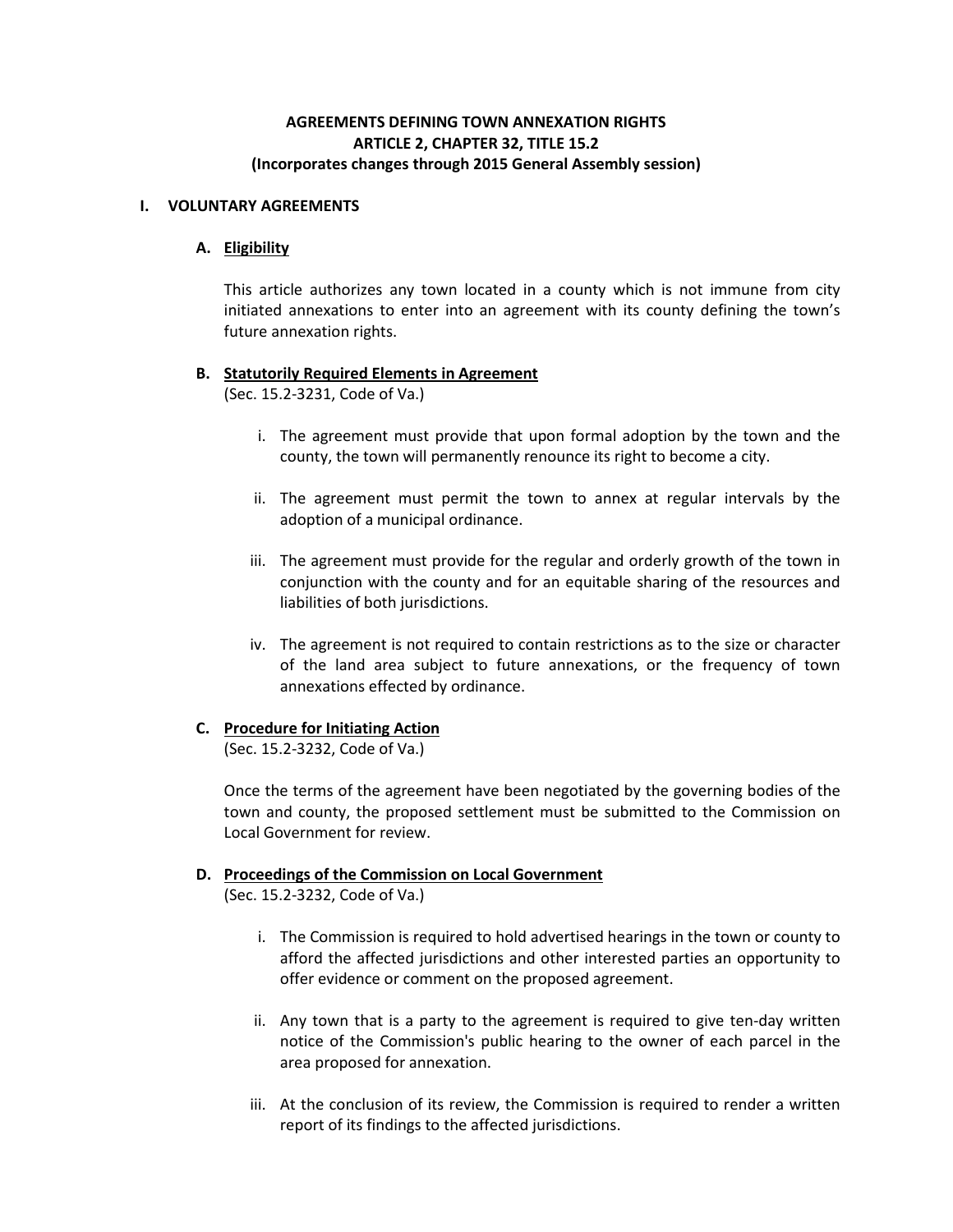### **E. Standards for Review**

In its review the Commission shall consider whether the proposed agreement:

- i. Provides for the orderly and regular growth of the town and county together;
- ii. Provides for an equitable sharing of the resources and liabilities of the town and county; and
- iii. Is in the best interest of the community at large.

## **F. Adoption of the Agreement**

(Sec. 15.2-3233, Code of Va.)

- i. Following receipt of the Commission's report, the governing bodies of the town and county may adopt the agreement; if, however, the Commission determines that the proposed agreement does not meet the statutory criteria of Section 15.2-3232, Code of Virginia, the governing bodies of the town and county still may adopt the agreement after first conducting a joint public hearing.
- ii. Adoption of the agreement by both governing bodies permanently divests the town of its right to become a city.

## **G. Court Review**

There is no court review required for agreements developed under the authority of 15.2-3231, et seq of the Code of Virginia, nor of any annexations effected pursuant to such agreements.

#### **II. AGREEMENTS ENTERED BY THE COMMISSION ON LOCAL GOVERNMENT**

(Secs. 15.2-3234 and 15.2-3235, Code of Va.)

# **A. Eligibility**

If the governing bodies of the town and county cannot negotiate an agreement defining the town's future annexation rights, the town may, by ordinance, petition the Commission on Local Government for an order establishing its rights to annex territory in the county according to its proposed terms.

#### **B. Procedure for Initiating Action**

- i. The petition requesting an order from the Commission on Local Government must be adopted by ordinance which is approved by a majority of the town council.
- ii. The petition must specify the terms and conditions by which the town will annex territory in the county.
- iii. The petition must also be served on appropriate officials of the affected county.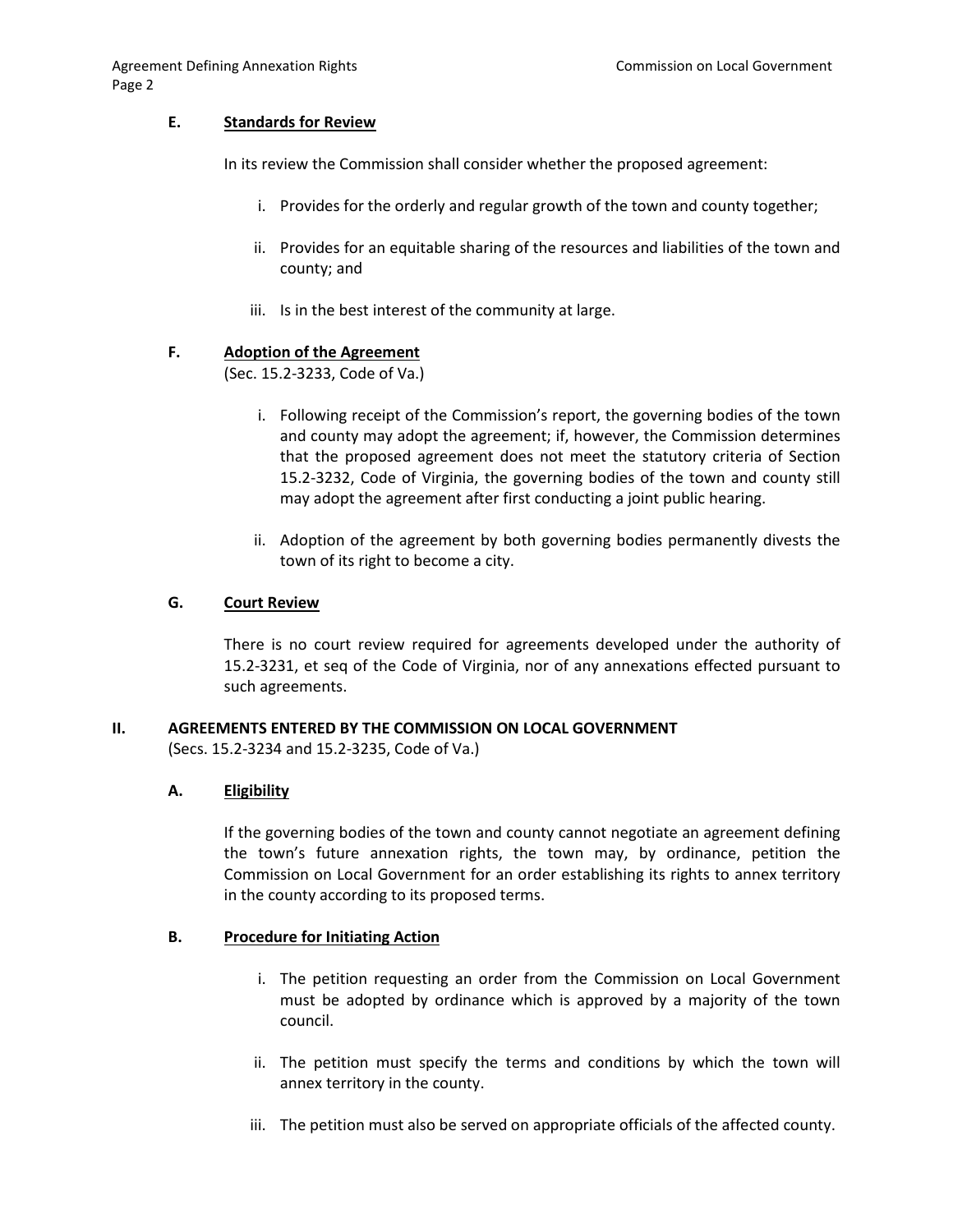iv. The county has 60 days following its receipt of the petition to file its response with the Commission.

## **C. Proceedings of the Commission on Local Government**

After the period for the filing of the county's response has expired, the Commission will hold hearings in the town or the county to afford the affected localities and their respective residents an opportunity to present evidence or comment on the annexation rights petitioned for by the town.

#### **D. Standards for Review**

In reviewing town petitions granting future annexation rights, the Commission must use the criteria set forth in Section 15.2-3209, Code of Virginia. Those criteria include:

- i. The need of the town to expand its tax base.
- ii. The need of the town to obtain land for industrial or commercial use and the adverse impact on the county of the loss of those areas.
- iii. The adverse effect of the loss of tax resources and public facilities on the county's ability to provide services to the remaining portion of the county.
- iv. The need for urban services in the area proposed for annexation, the current level of services provided by the town and the county, and the ability of both jurisdictions to provide services in the area sought for annexation.
- v. The strength of the community of interest between the areas proposed for annexation and the town and the county.
- vi. The efforts undertaken by both jurisdictions to comply with applicable State policies.
- vii. Any arbitrary prior refusal by the governing bodies of the town and county to enter into cooperative agreements which would have benefited the residents of both localities.

#### **E. Order Granting Annexation Rights**

If, after a hearing on the petition and a review of the filings by the affected parties, and based upon the criteria set forth in Section 15.2-3209, Code of Virginia, the Commission finds the town's petition appropriate, it will enter an order granting the town the right to future annexations through the periodic adoption of ordinances. The Commission's order shall grant the town the authority to annex pursuant to the terms set forth in the town's petition or upon some modified basis.